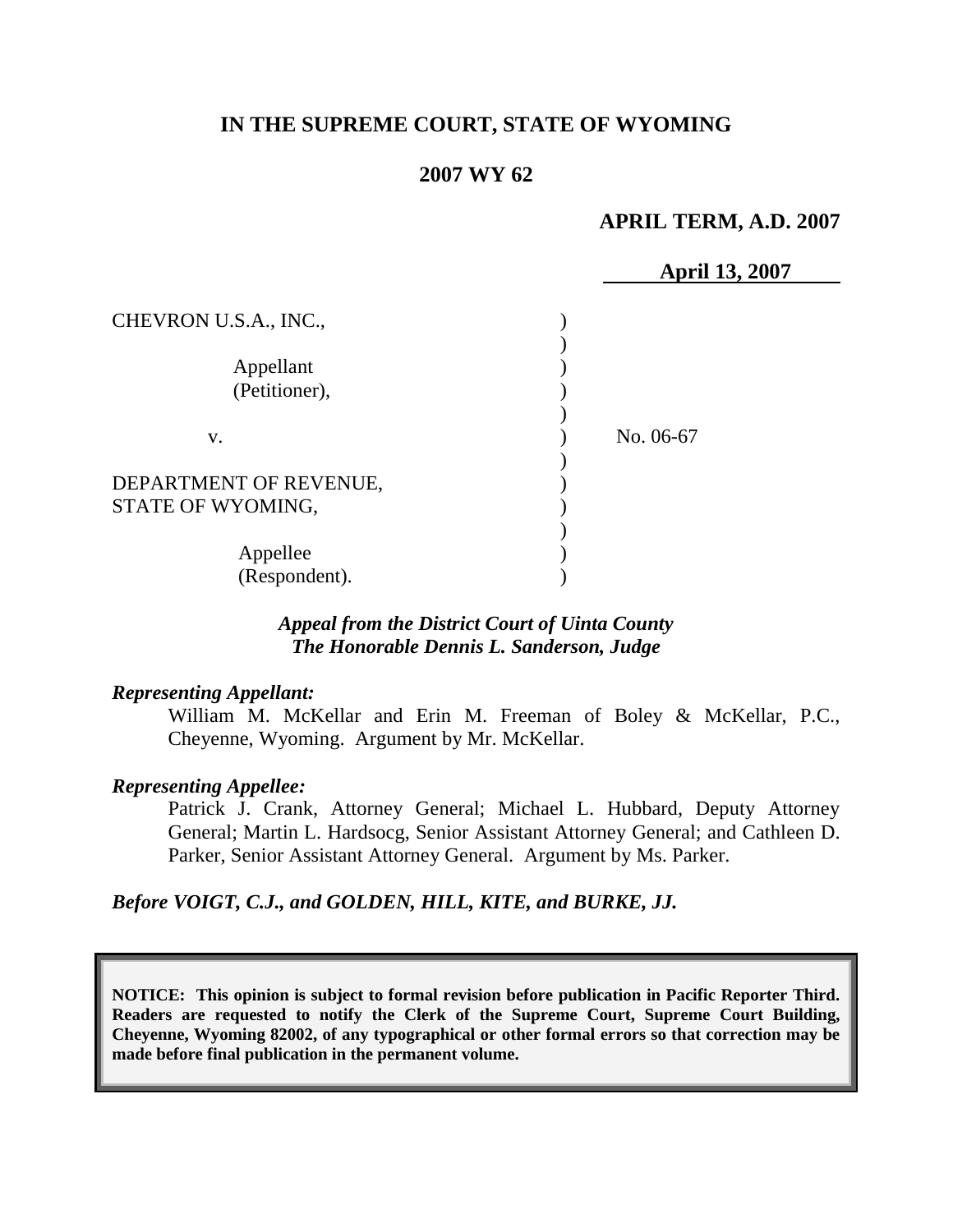## **VOIGT, Chief Justice.**

 $\overline{a}$ 

[¶1] Appellant, Chevron U.S.A., Inc., filed a Petition for Review of Administrative Action (Petition for Review) contesting an unfavorable determination by the State Board of Equalization (SBOE) regarding Appellant's dispute with the Wyoming Department of Revenue (the Department) over valuation methods for tax year 2002. The district court dismissed that Petition for Review as untimely, and found that the court lacked jurisdiction to extend the deadline for filing a Petition for Review because the doctrine of excusable neglect did not apply to Appellant's actions with regard to the untimely filing. We affirm.

## **ISSUE**

[¶2] Did the district court abuse its discretion when it determined that the delay in filing was not caused by excusable neglect, where Appellant filed the Petition for Review after the statutory deadline because of a calendaring error?<sup>1</sup>

## **FACTS**

[¶3] Appellant contested three separate years of taxable value determinations by the Department, in three separate appeals to the SBOE. Those proceedings involved Appellant's contention that the Department imposed an improper method of valuation of minerals for the three-year taxation cycle for 2000 through 2002. The SBOE found in favor of the Department in the first two appeals and Appellant filed timely petitions for review in the appropriate district court for those cases.<sup>2</sup> Those proceedings were stayed, by agreement of the parties, in anticipation that the SBOE would also decide the third and identical appeal against Appellant.

[¶4] As anticipated, the SBOE entered a decision adverse to Appellant in the 2002 appeal on October 28, 2005. That same day, Appellant's counsel sent a letter to the court where the two companion cases were pending, informing it of the SBOE's decision and of counsel's intent to file a third petition for review and seek consolidation of all three cases.

<sup>&</sup>lt;sup>1</sup> Appellant's brief also contains argument that notice to the district court of Appellant's intent to appeal this case is sufficient to preserve jurisdiction. That issue was not raised before the district court, and will not be considered here.

 $2$  The district court decided both the companion cases against Appellant on the merits. A consolidated appeal of those decisions is pending before this Court. *See Chevron U.S.A., Inc. v. Dep't of Revenue*, No. 06-56 (Wyo. S.Ct. argued Nov. 14, 2006).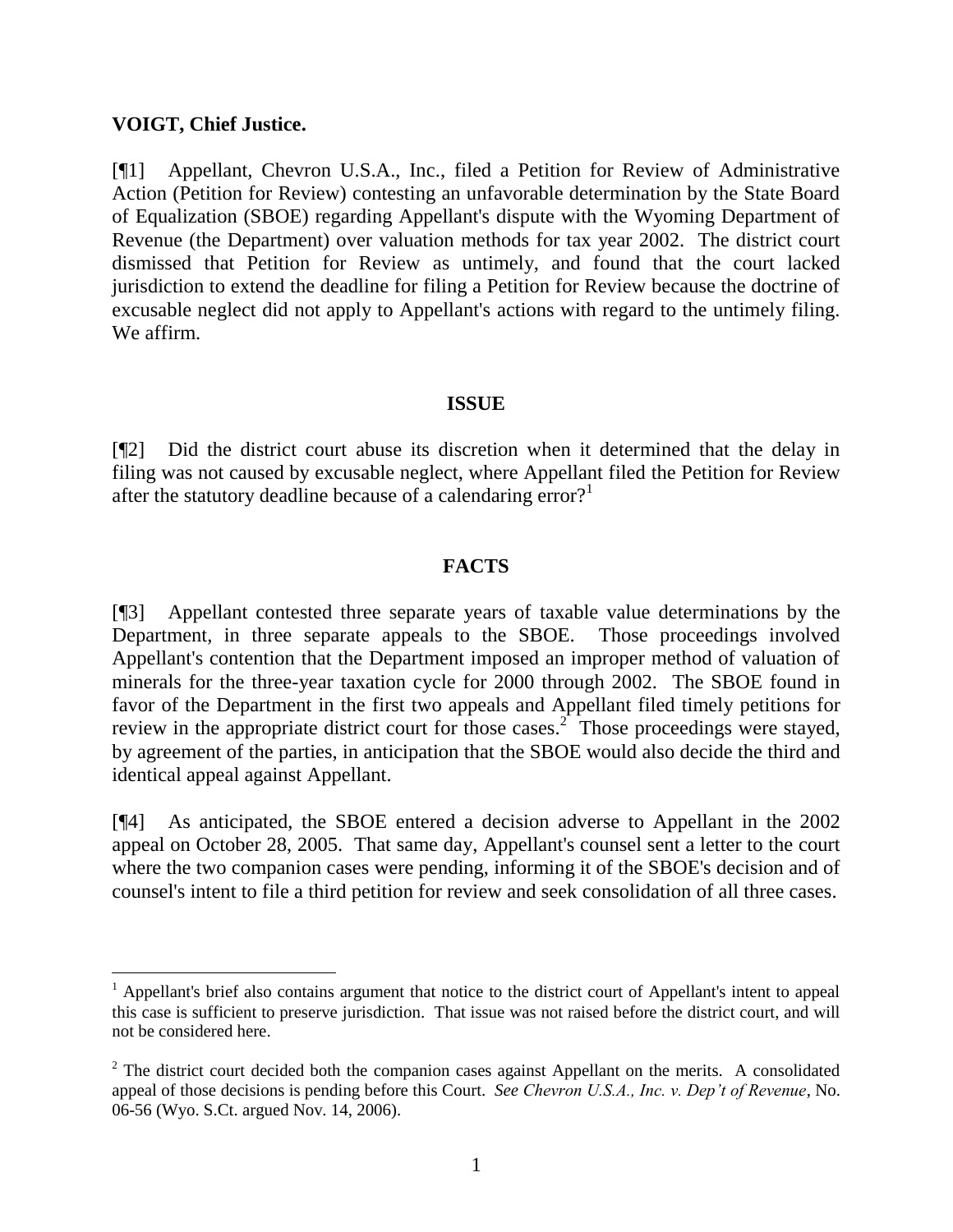[¶5] The parties do not contest the facts that ultimately led to the unfortunate situation before us. Apparently, counsel for Appellant first saw the SBOE's decision on October 28, when he informed the district court that there would be a petition for review forthcoming. Counsel gave his legal assistant an undated copy of the SBOE decision on November 9, 2005, with instructions to docket the deadline for thirty days. The legal assistant entered the date into counsel's highly redundant and carefully designed docketing system. Unfortunately, the assistant calendared the event with a starting date of November 9, the date she was given the pleading, instead of October 28, the date of service of the SBOE decision. She therefore calendared the due date for the Petition for Review in the case as December 7, 2005. The final date for filing such a petition was, in fact, November 30, 2005. Counsel for Appellant noticed the mistake during the week of November 28, faxed a Petition for Review to the district court on December 2, and filed the original with the court on December 5, 2005. The Department moved to dismiss the Petition for Review as untimely. Appellant responded and moved to extend the time to file a Petition for Review, on the theory that the late filing was the result of excusable neglect. The district court granted the Motion to Dismiss and denied the Motion for Extension of Time to File the Petition for Review. This appeal followed.

## **STANDARD OF REVIEW**

[¶6] The issue of subject matter jurisdiction is one that we review "*de novo* pursuant to the 'inherent power, and the duty, to address jurisdictional defects on appeal[.]'" *Sheridan Ret. Partners v. City of Sheridan*, 950 P.2d 554, 556 (Wyo. 1997). However, "the authority to extend the time for filing a notice of appeal upon a showing of excusable neglect is vested exclusively in the district court, and involves the exercise of discretion by the district court", and we review such a decision for abuse of that discretion. *Bosler v. Morad*, 555 P.2d 567, 569 (Wyo. 1976).

## **DISCUSSION**

[¶7] It is well established in our case law that, under the current Wyoming Rules of Appellate Procedure, timely filing of a petition for review of administrative action is mandatory and jurisdictional. *Stagner v. Wyo. State Tax Comm'n*, 642 P.2d 1296, 1297 (Wyo. 1982); *Sheridan Ret. Partners*, 950 P.2d at 557. Wyoming Rule of Appellate Procedure 12.04 governs the filing of a petition for review. The rule requires that a petition for review be filed within 30 days of service of the final decision of the agency. That time may be extended up to 30 days only if the district court finds that the lack of a timely filing is attributable to excusable neglect. $3$ 

 $\overline{a}$ 

 $3$  W.R.A.P. 12.04 states, in relevant part: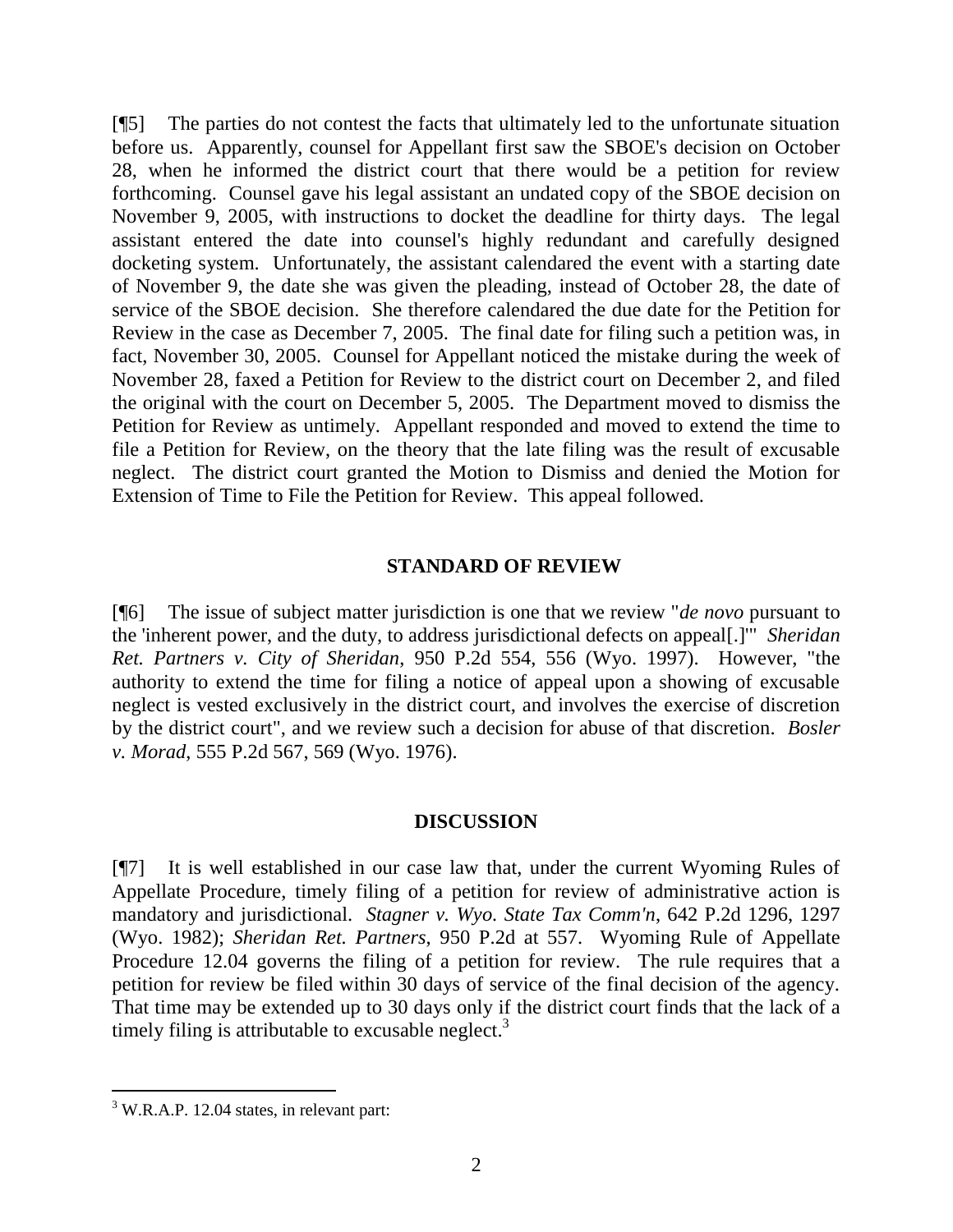[¶8] The SBOE served its final decision in this matter on October 28, 2005. Appellant was required to file a petition for review by November 30, 2005, to preserve the district court's jurisdiction over this proceeding. Appellant failed to do so. The sole issue for this Court to decide is whether the district court abused its discretion when it found that there was no excusable neglect and declined to extend the deadline for filing a petition for review.

[¶9] "Excusable neglect is measured on a strict standard to take care of genuine emergency conditions, such as death, sickness, undue delay in the mails and other situations where such behavior might be the act of a reasonably prudent person under the circumstances." *Crossan v. Irrigation Dev. Corp.*, 598 P.2d 812, 813 (Wyo. 1979) (citation omitted). Excusable neglect has traditionally<sup>4</sup> been found where a party acts in a reasonably prudent manner, but an outside force creates an undue delay, resulting in an untimely filing. *See Bosler*, 555 P.2d at 567 (excusable neglect found where late filing was due to delay in United States Postal mailing system). We have also found excusable neglect where an attorney's failure was a result of a psychological disorder or disturbance. *Sanford v. Arjay Oil Co.*, 686 P.2d 566, 571 (Wyo. 1984) (attorney disappeared during the course of the trial, resulting in entry of default against client). However, we have determined that bald assertions of some adverse condition that caused the attorney to mishandle the case, in the absence of further proof, are not enough to support a finding of excusable neglect. *Orosco v. Schabron*, 9 P.3d 264, 267 (Wyo. 2000) (affidavit of attorney alleging undiagnosed disorder not sufficient to show incapacity for purposes of excusable neglect). Where a court itself creates confusion that leads a party to misunderstand a deadline, we have upheld a finding of excusable neglect and concomitant extension of procedural deadlines. *Jackson Hole Cmty Hous. Trust v. Scarlett*, 979 P.2d 500, 503 (Wyo. 1999).

> (a) In a contested case, or in an uncontested case, even where a statute allows a different time limit on appeal, the petition for review shall be filed within 30 days after service upon all parties of the final decision of the agency or denial of the petition for a rehearing, or, if a rehearing is held, within 30 days after service upon all parties of the decision. (b) Upon a showing of excusable neglect the district court may extend the time for filing the petition for review, said extension not to exceed 30 days from the expiration of the original time prescribed in paragraph (a).

<sup>4</sup> The term "excusable neglect" appears several times in the Rules of Civil Procedure, as well as in the Rules of Appellate Procedure. For our purposes here, where we refer to cases involving rules other than W.R.A.P. 12.04, we rely on those cases ONLY insofar as they are helpful in determining the bounds of excusable neglect. The unrelated procedural tests and logic that appear in those cases should not be taken as applicable to an analysis of whether a party may be excused from timely filing a petition for review under Rule 12.04.